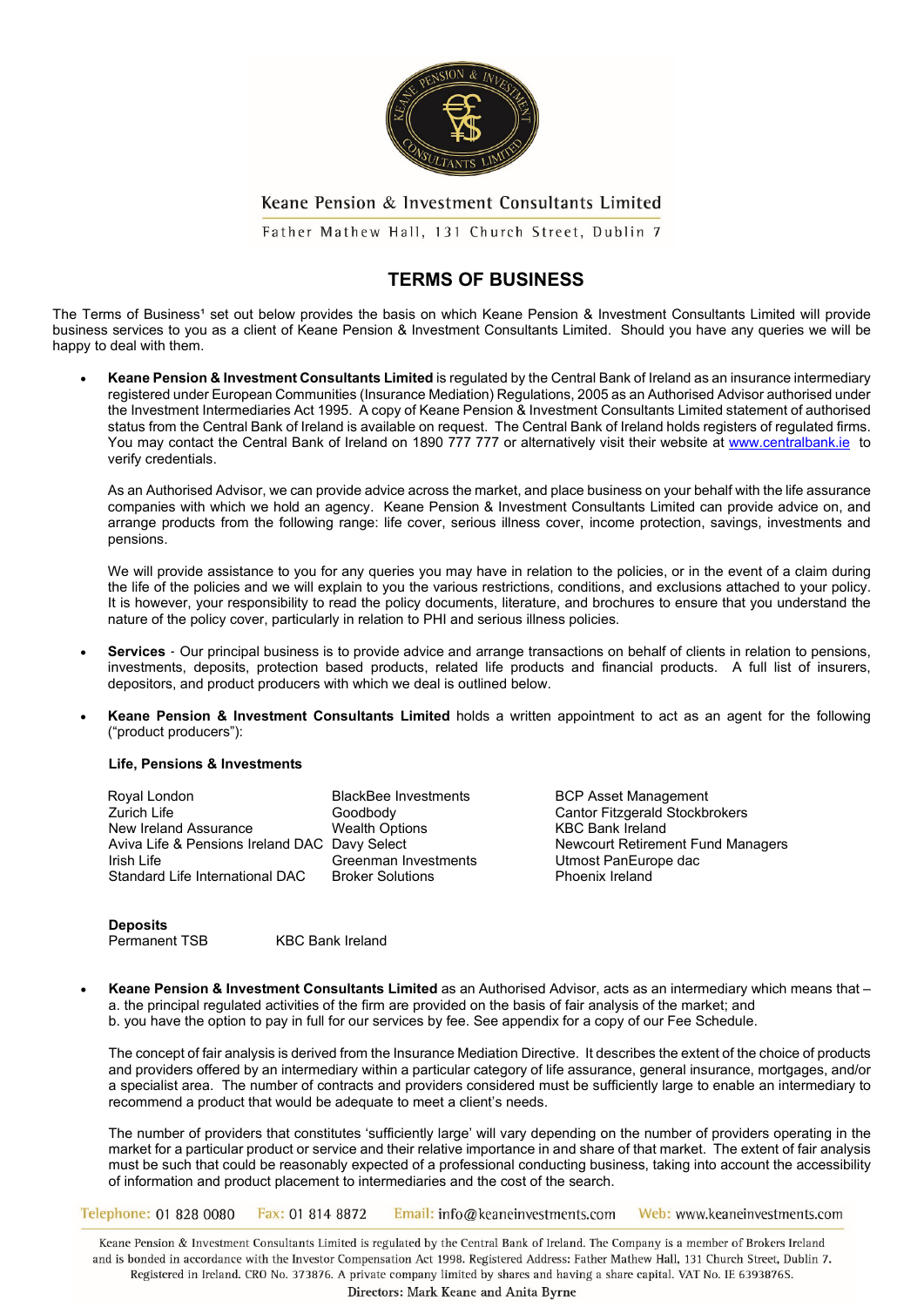

Father Mathew Hall, 131 Church Street, Dublin 7

In order to ensure that the number of contracts and providers is sufficiently large to constitute a fair analysis of the market, we will consider the following criteria:

- the needs of the customer,
- the size of the customer order,
- the number of providers in the market that deal with brokers,
- the market share of each of those providers,
- the number of relevant products available from each provider,
- the availability of information about the products,
- the quality of the product and service provided by the provider,
- cost, and
- any other relevant consideration
- **Keane Pension & Investment Consultants Limited** policy is to avoid any conflict of interest when providing business services to its client. However, should an unavoidable conflict arise we will advise you of this in writing before proceeding to provide any business service.
- **Disclosure of Information**. Any failure to disclose material information may invalidate your claim and render your policy void.

Keane Pension & Investment Consultants Limited is remunerated by commission and other payments from product producers on the completion of business. You will receive a product disclosure document before a proposal for a product is completed by you and full details will be provided at policy issue stage. You may choose to pay in full for our services by means of a fee. Where we receive recurring commission, this forms part of the remuneration for initial advice provided. We reserve the right to charge additional fees.

In respect of setting up a deposit product we may or may not receive commission depending on the relevant institution. Currently none of the deposit institutions pay us a commission for placing business with them.

In certain circumstances we may charge you a fee for the services provided. This fee may be in addition to commission payable by the product provider. If we do this we will provide you with a quote of our fees in advance of providing any business service. Please refer to our Fee Schedule attached for more detail.

- When providing advice, **Keane Pension & Investment Consultants Limited** does not consider the adverse impacts of investment decisions on sustainability. The firm will review this approach on an annual basis in July.
- **Keane Pension & Investment Consultants Limited** are registered for VAT. Our VAT number is 6393876S
- **Keane Pension & Investment Consultants Limited** will if necessary exercise its legal rights to receive any payments due to it from clients for business services provided by the company. Details of the effect of any default on payments due under any products arranged for your benefit will be included in the product producer's relevant policy terms and conditions.
- If you have any complaint in relation to the business services provided by **Keane Pension & Investment Consultants Limited** you should outline the nature of your complaint to the company in writing. We will acknowledge your complaint within 5 business days of receipt of same.The complaint will be fully investigated by Keane Pension & Investment Consultants Limited and a full response will be provided to you. While our investigation of any complaint is ongoing we will provide you with a regular written update. In the event that you are dissatisfied with the outcome of a complaint or if your complaint is not resolved within four months you are entitled to refer your complaint to the Financial Services Ombudsman or the Pensions Ombudsman. A full copy of our complaints procedure is available on request.
- **Keane Pension & Investment Consultants Limited** advise that it is in your best interests that you review, on a regular basis, the products which we have arranged for you. As your circumstances change your needs will change. It is important that you advise us of those changes and request a review of the relevant policy so that we can ensure that you are provided with up to date advice and products best suited to your needs. Failure to contact us of changes in your circumstances, or request a review, may result in you having insufficient insurance cover and/or inappropriate investments.

Telephone: 01 828 0080 Fax: 01 814 8872 Email: info@keaneinvestments.com Web: www.keaneinvestments.com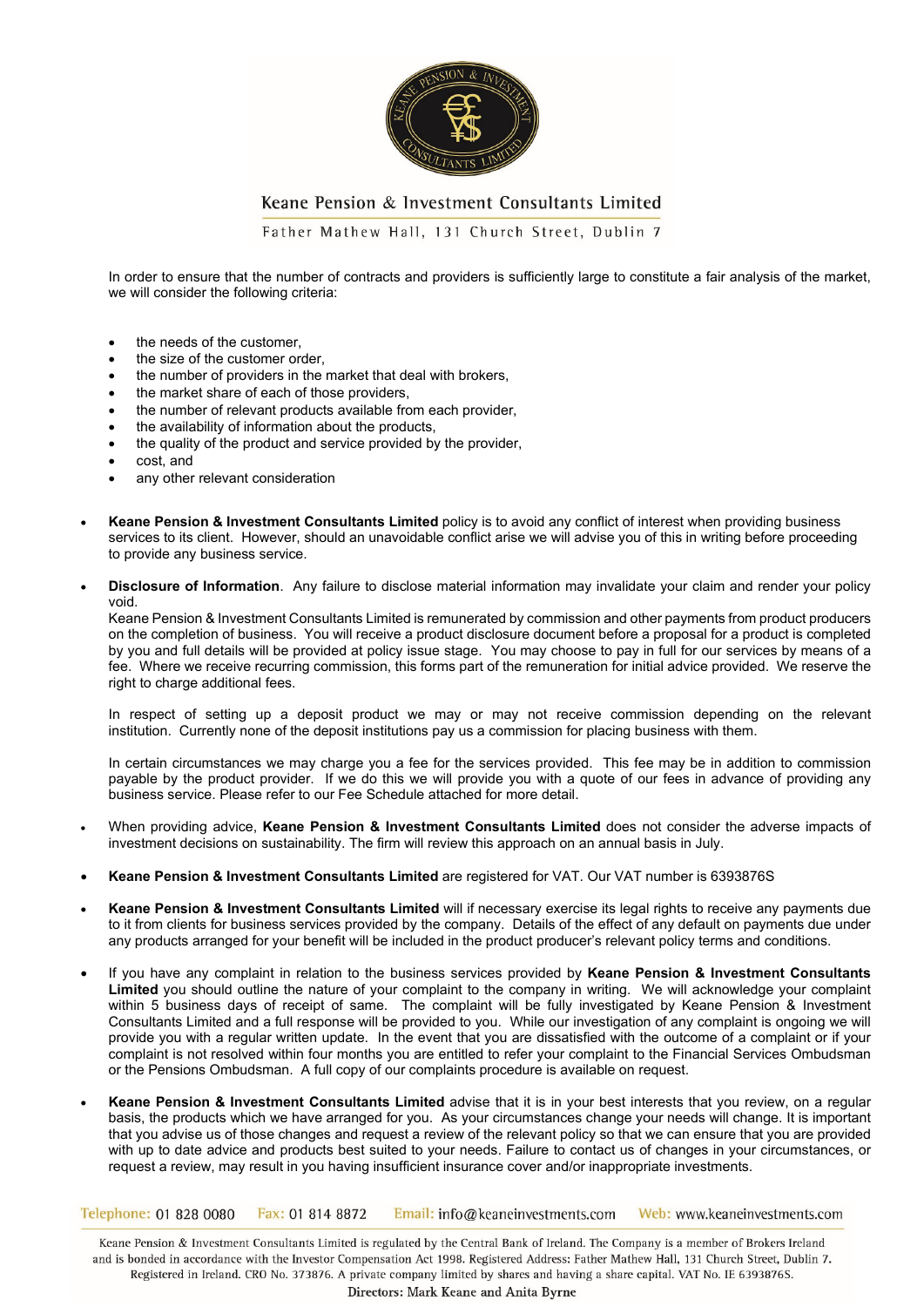

Father Mathew Hall, 131 Church Street, Dublin 7

• **Keane Pension & Investment Consultants Limited** complies with the requirements of the General Data Protection Regulation 2018 and the Irish Data Protection Act 2018.

Keane Pensions & Investment Consultants Limited is committed to protecting and respecting your privacy. We wish to be transparent on how we process your data and show you that we are accountable with the GDPR in relation to not only processing your data but ensuring you understand your rights as a client.

The data will be processed only in ways compatible with the purposes for which it was given and as outlined in our Data Privacy Notice, this will be given to all our clients at the time of data collection.

We will ensure that this Privacy Notice is easily assessable. Please refer to our website www.keaneinvestments.com, if this medium is not suitable we will ensure you can easily receive a copy by; hard copy, telephonic environment.

Please contact us at dataprotection@keaneinvestments.com if you have any concerns about your personal data.

- **Keane Pension & Investment Consultants Limited** is subject to the Consumer Protection Code, Minimum Competency Code, and Fitness & Probity Standards which offer protection to consumers. These codes can be found on the on the Central Bank's website - [www.centralbank.ie](http://www.centralbank.ie/)
- **Keane Pension & Investment Consultants Limited** is a member of the Investor Compensation Scheme, which provides certain remedies to eligible clients in the event of default by the company. The main details of the operation and conditions of the scheme are outlined below:

The Investor Compensation Act, 1998 provides for the establishment of a compensation scheme and the payment, in certain circumstances, of compensation to certain clients (known as eligible investors) of authorised investment firms, as defined in that Act.

The Investor Compensation Company Ltd. (ICCL) was established under the 1998 Act to operate such a compensation scheme and our firm is a member of this scheme.

Compensation may be payable where money or investment instruments owed or belonging to clients and held, administered or managed by the firm cannot be returned to those clients for the time being and where there is no reasonably foreseeable opportunity of the firm being able to do so.

A right to compensation will arise only:

- If the client is an eligible investor as defined in the Act; and
- If it transpires that the firm is not in a position to return client money or investment instruments owned or belonging to the clients of the firm; and
- To the extent that the client's loss is recognised for the purposes of the Act.

Where an entitlement to compensation is established, the compensation payable will be the lesser of:

- 90% of the amount of the client's loss which is recognised for the purposes of the Investor Compensation Act, 1998; or
- Compensation of up to €20,000.

For further information, contact the Investor Compensation Company Ltd. at (01) 224 4955.

These Terms of Business apply until further notice **These and Contain the Container 1** Terms of Business @ 1<sup>st</sup> April 2022

Telephone: 01 828 0080 Fax: 01 814 8872 Email: info@keaneinvestments.com Web: www.keaneinvestments.com